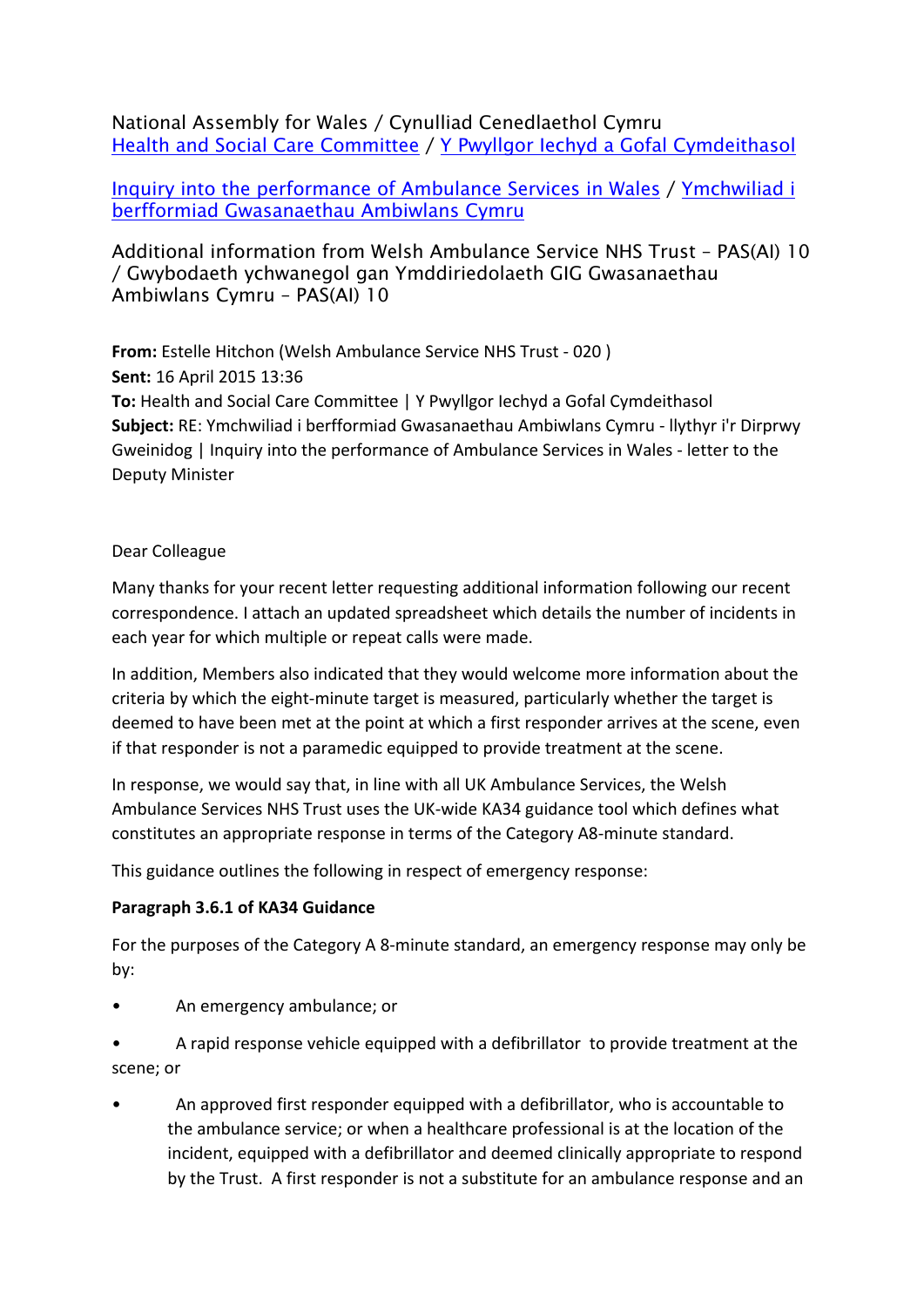ambulance response should be dispatched to all calls attended by an approved first responder.

I hope this information is helpful to Members. However, should you require anything further, please do not hesitate to contact me.

Best regards

Estelle Hitchon Associate Director Chief Executive's Office Welsh Ambulance Services NHS Trust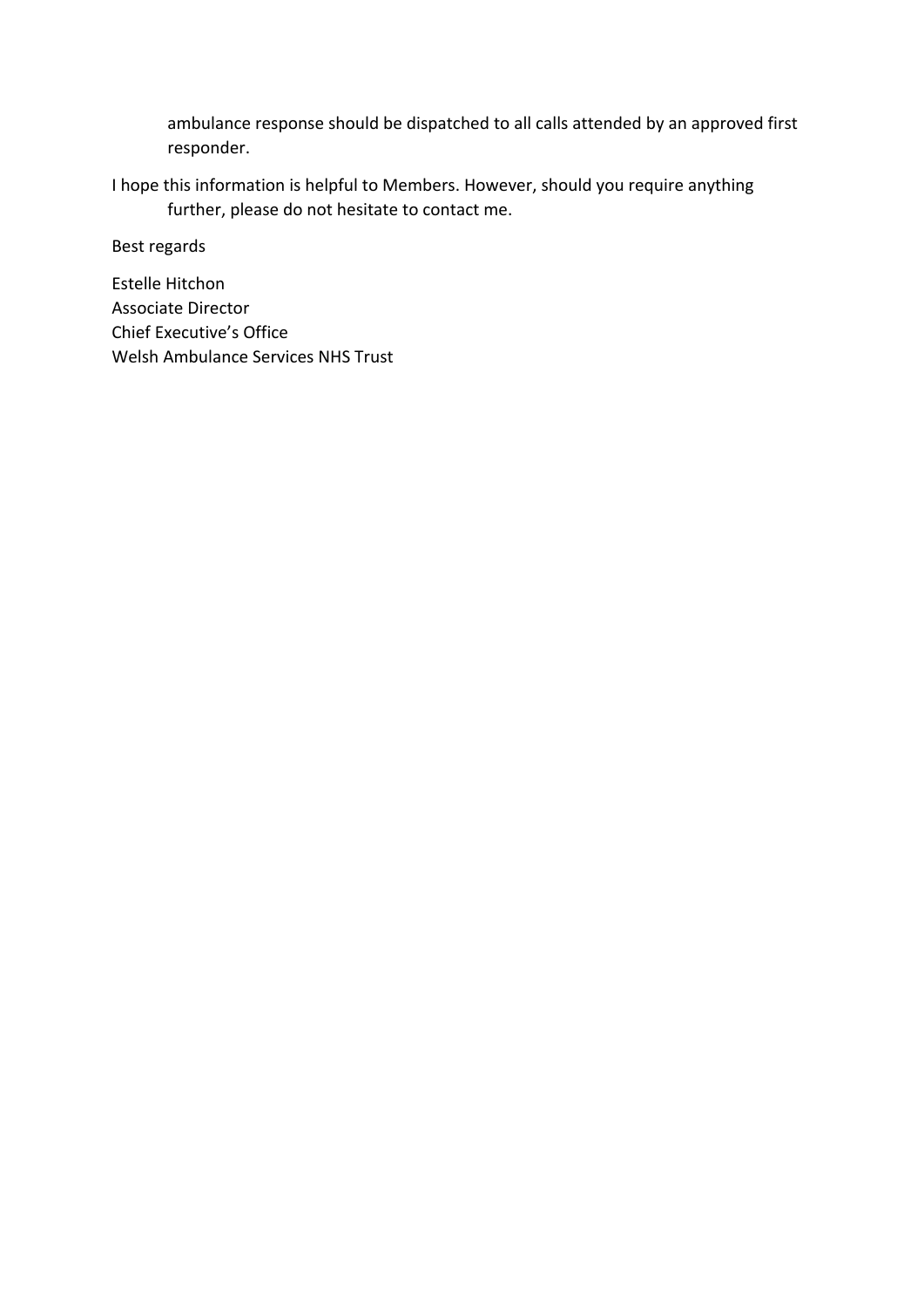



| Analyst:                   | <b>Richard Thomas</b>                                                                                                                                                                                                                                                                                            |
|----------------------------|------------------------------------------------------------------------------------------------------------------------------------------------------------------------------------------------------------------------------------------------------------------------------------------------------------------|
| Data Period:               | 1st January 2012 - 31st December 2014 (Inclusive)                                                                                                                                                                                                                                                                |
| Data Source:               | <b>Emergency Medical Service Cube</b>                                                                                                                                                                                                                                                                            |
| <b>Selection Criteria:</b> | Categorisation: Category A Calls<br>Valid Calls<br>Verified Incidents<br><b>KPIA8 Denominator</b><br><b>KPIA8 Numerator</b><br>KPI A8 Percentage<br>WAST Operation Area (Operational Area)<br>Incident Location (LHB)<br>Calendar (All Wales)                                                                    |
| Caveat:                    | The data does not include any 2015 data, this is due to some figures not been officially released in<br>accordance with the UK Statistics Authority Code of Practice.                                                                                                                                            |
| <b>Verified Incident</b>   | A Valid call is all 999 calls answered by Control, excluding calls made in error, test calls, calls to<br>other ambulance control rooms, Information and duplicate calls.                                                                                                                                        |
| Question                   | The number of Category A emergency calls made in 2012, 2013 and 2014;<br>The number of incidents to which those calls relate<br>The number which resulted in an emergency response arriving at the scene and<br>The number which is resulted in an emergency response arriving at the scene within eight minutes |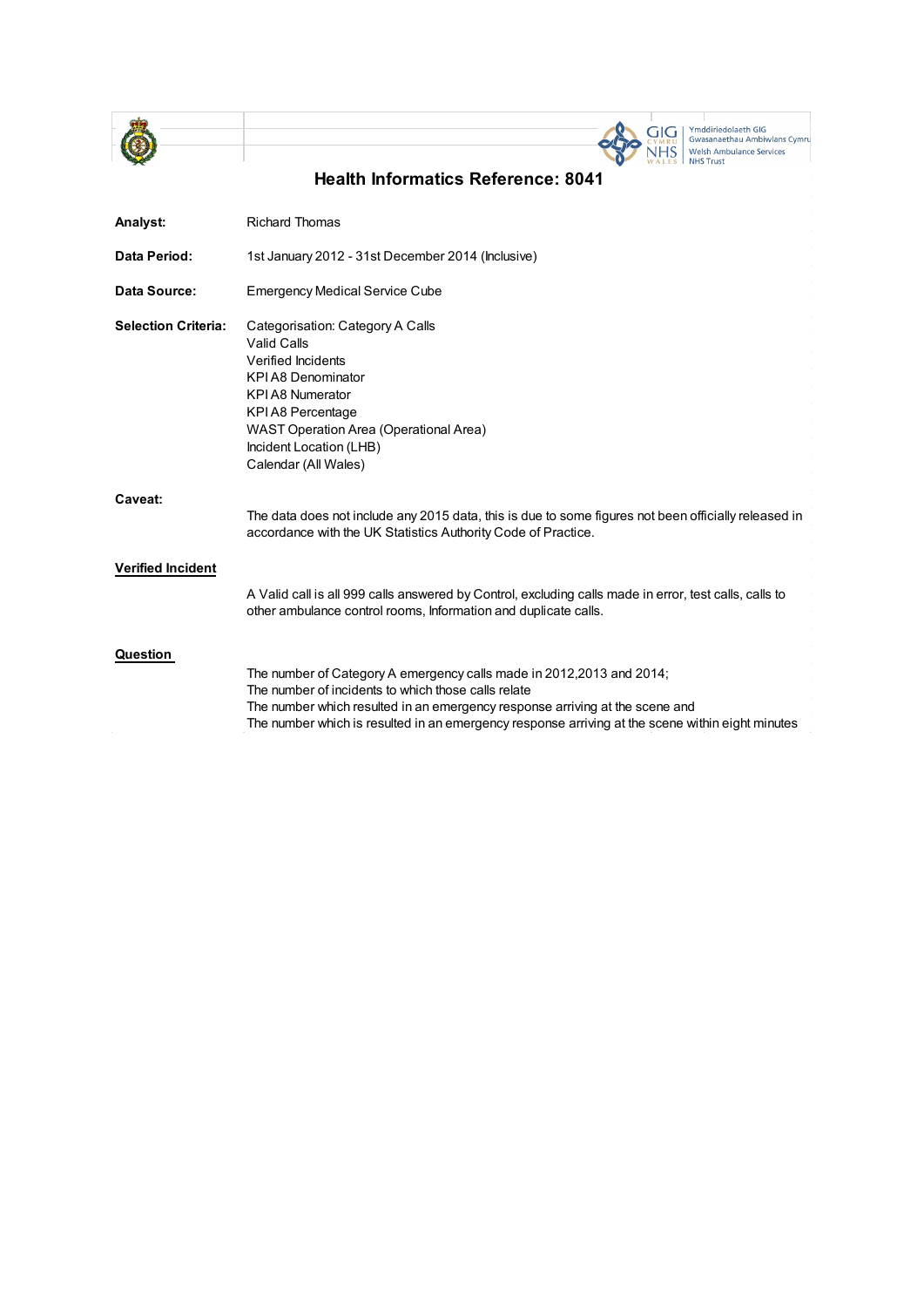#### **All Wales**

|                    |                         |                                                                      |                                                            |                                                                                | Ymddiriedolaeth GIG<br>GIG<br>Gwasanaethau Ambiwlans Cymru<br><b>Welsh Ambulance Services</b><br><b>NHS Trust</b> |                                   |
|--------------------|-------------------------|----------------------------------------------------------------------|------------------------------------------------------------|--------------------------------------------------------------------------------|-------------------------------------------------------------------------------------------------------------------|-----------------------------------|
|                    | <b>Total Category A</b> | <b>Total Category A</b><br><b>Emergency Calls Verified Incidents</b> | # Category A<br>Resulting in an<br><b>Arrival At Scene</b> | # Resulting<br>Category A in an<br><b>Arrival At Scene</b><br>within 8 Minutes | <b>Category A</b><br>Percentage                                                                                   | # of<br><b>Duplicate</b><br>Calls |
| 2012               | 186,481                 | 166,426                                                              | 161,199                                                    | 102,393                                                                        | 63.5%                                                                                                             | 9,535                             |
| 2013               | 201,147                 | 169,903                                                              | 164,585                                                    | 99,506                                                                         | 60.5%                                                                                                             | 10,403                            |
| 2014               | 217,326                 | 172,210                                                              | 166,130                                                    | 90,102                                                                         | 54.2%                                                                                                             | 12,643                            |
| <b>Grand Total</b> | 604.954                 | 508,539                                                              | 491,914                                                    | 292,001                                                                        | 59.4%                                                                                                             | 32,581                            |

### **LHB**

 $\sim$ 

|                        |         |                                                                                |                                                            |                                                                                | Ymddiriedolaeth GIG<br>GIG<br>Gwasanaethau Ambiwlans Cymru<br><b>Welsh Ambulance Services</b><br><b>NHS Trust</b> |                                          |
|------------------------|---------|--------------------------------------------------------------------------------|------------------------------------------------------------|--------------------------------------------------------------------------------|-------------------------------------------------------------------------------------------------------------------|------------------------------------------|
|                        |         | Total Category A Total Category A<br><b>Emergency Calls</b> Verified Incidents | # Category A<br>Resulting in an<br><b>Arrival At Scene</b> | # Resulting<br>Category A in an<br><b>Arrival At Scene</b><br>within 8 Minutes | <b>Category A</b><br>Percentage                                                                                   | # of<br><b>Duplicate</b><br><b>Calls</b> |
| 2012                   | 186,481 | 166,426                                                                        | 161,199                                                    | 102,393                                                                        | 63.5%                                                                                                             | 9,535                                    |
| Abertawe Bro Morgannwg | 33,142  | 28,186                                                                         | 27,305                                                     | 17,694                                                                         | 64.8%                                                                                                             | 2,069                                    |
| Aneurin Bevan          | 34,768  | 31,396                                                                         | 30,686                                                     | 18,708                                                                         | 61.0%                                                                                                             | 1,686                                    |
| Betsi Cadwaladr        | 40,463  | 38,337                                                                         | 37,963                                                     | 24,899                                                                         | 65.6%                                                                                                             | 1,536                                    |
| Cardiff and Vale       | 27,481  | 24,692                                                                         | 24,028                                                     | 16,349                                                                         | 68.0%                                                                                                             | 1,512                                    |
| Cwm Taf                | 18,542  | 16,429                                                                         | 16,006                                                     | 8,935                                                                          | 55.8%                                                                                                             | 825                                      |
| Hywel Dda              | 21,725  | 19,431                                                                         | 18,969                                                     | 12,072                                                                         | 63.6%                                                                                                             | 1,246                                    |
| Out of Area            | 2,923   | 1,565                                                                          | $\mathbf 0$                                                | 0                                                                              | 0.0%                                                                                                              | 220                                      |
| Powys                  | 7,437   | 6,390                                                                          | 6,242                                                      | 3,736                                                                          | 59.9%                                                                                                             | 441                                      |
|                        |         |                                                                                |                                                            |                                                                                |                                                                                                                   |                                          |
| 2013                   | 201,147 | 169,903                                                                        | 164,585                                                    | 99,506                                                                         | 60.5%                                                                                                             | 10,403                                   |
| Abertawe Bro Morgannwg | 35,712  | 28,263                                                                         | 27,369                                                     | 17,120                                                                         | 62.6%                                                                                                             | 2,211                                    |
| Aneurin Bevan          | 37,244  | 32,012                                                                         | 31,321                                                     | 17,875                                                                         | 57.1%                                                                                                             | 1,755                                    |
| Betsi Cadwaladr        | 42,497  | 39,043                                                                         | 38,581                                                     | 24,888                                                                         | 64.5%                                                                                                             | 1,760                                    |
| Cardiff and Vale       | 30,481  | 25,937                                                                         | 25,160                                                     | 15,485                                                                         | 61.5%                                                                                                             | 1,771                                    |
| Cwm Taf                | 20,051  | 16,691                                                                         | 16,291                                                     | 8,570                                                                          | 52.6%                                                                                                             | 925                                      |
| Hywel Dda              | 24,170  | 20,113                                                                         | 19,589                                                     | 11,923                                                                         | 60.9%                                                                                                             | 1,248                                    |
| Out of Area            | 3,044   | 1,427                                                                          | $\mathbf 0$                                                | $\Omega$                                                                       | 0.0%                                                                                                              | 249                                      |
| Powys                  | 7,948   | 6,417                                                                          | 6,274                                                      | 3,645                                                                          | 58.1%                                                                                                             | 484                                      |
|                        |         |                                                                                |                                                            |                                                                                |                                                                                                                   |                                          |
| 2014                   | 217,326 | 172,210                                                                        | 166,130                                                    | 90,102                                                                         | 54.2%                                                                                                             | 12,643                                   |
| Abertawe Bro Morgannwg | 37,935  | 28,136                                                                         | 27,117                                                     | 16,340                                                                         | 60.3%                                                                                                             | 2,360                                    |
| Aneurin Bevan          | 40,168  | 32,537                                                                         | 31,552                                                     | 15,193                                                                         | 48.2%                                                                                                             | 2,393                                    |
| Betsi Cadwaladr        | 47,245  | 40,518                                                                         | 39,821                                                     | 23,570                                                                         | 59.2%                                                                                                             | 2,198                                    |
| Cardiff and Vale       | 33,328  | 26,615                                                                         | 25,614                                                     | 13,560                                                                         | 52.9%                                                                                                             | 2,372                                    |
| Cwm Taf                | 21,305  | 16,834                                                                         | 16,379                                                     | 7,283                                                                          | 44.5%                                                                                                             | 1,171                                    |
| Hywel Dda              | 25,597  | 19,837                                                                         | 19,273                                                     | 10,633                                                                         | 55.2%                                                                                                             | 1,425                                    |
| Out of Area            | 3,155   | 1,214                                                                          | $\mathbf 0$                                                | 0                                                                              | 0.0%                                                                                                              | 289                                      |
| Powys                  | 8,593   | 6,519                                                                          | 6,374                                                      | 3,523                                                                          | 55.3%                                                                                                             | 435                                      |
| <b>Grand Total</b>     | 604,954 | 508,539                                                                        | 491,914                                                    | 292,001                                                                        | 59.4%                                                                                                             | 32,581                                   |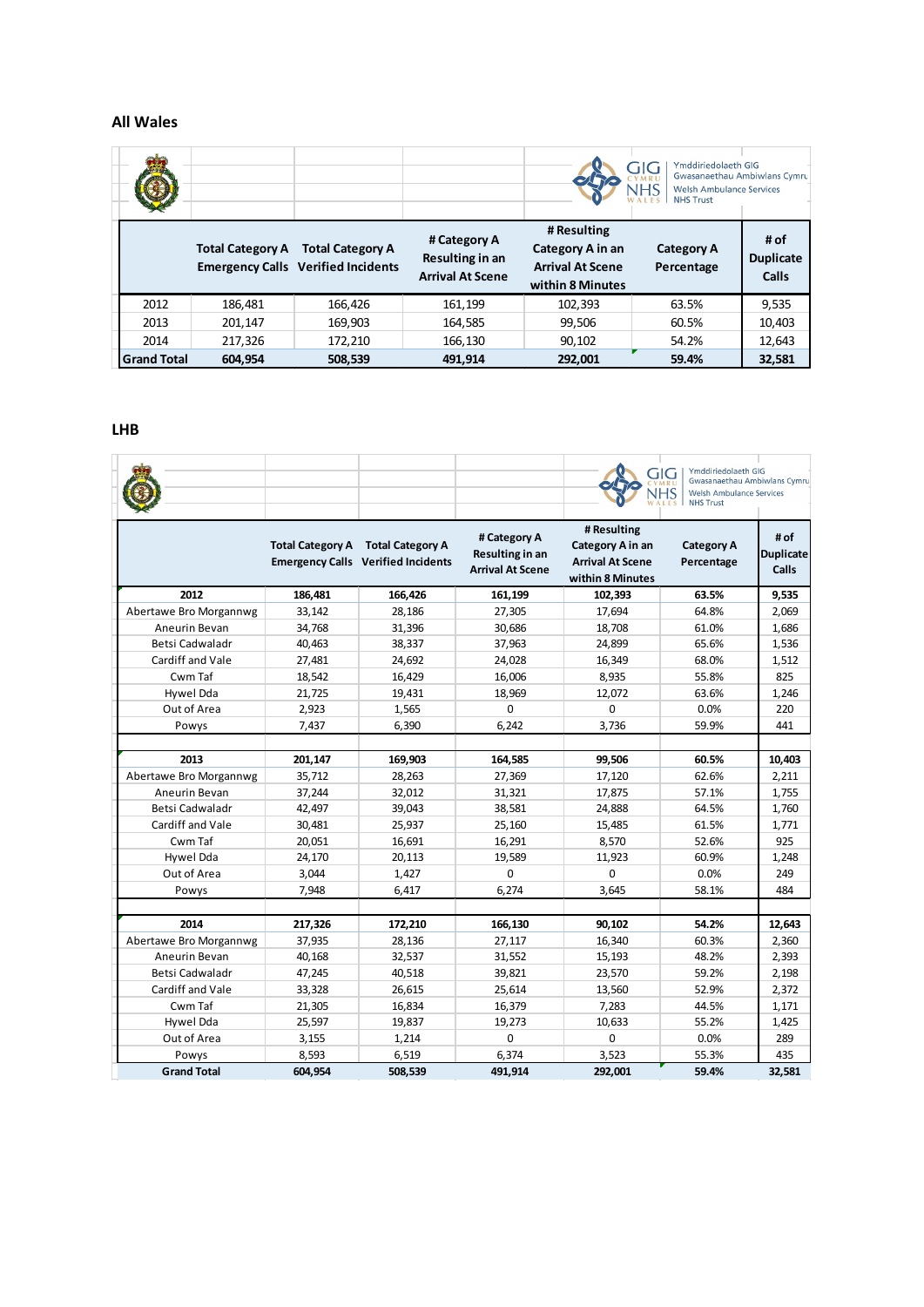## **Operational Area**

|                                     |                         |                                           |                         |                         | GIG               | Ymddiriedolaeth GIG<br>Gwasanaethau Ambiwlans Cymru |
|-------------------------------------|-------------------------|-------------------------------------------|-------------------------|-------------------------|-------------------|-----------------------------------------------------|
|                                     |                         |                                           |                         |                         | <b>NHS</b>        | <b>Welsh Ambulance Services</b>                     |
|                                     |                         |                                           |                         |                         | <b>NHS Trust</b>  |                                                     |
|                                     |                         |                                           |                         | # Resulting             |                   |                                                     |
|                                     | <b>Total Category A</b> | <b>Total Category A</b>                   | # Category A            | Category A in an        | <b>Category A</b> | # of Duplicate                                      |
|                                     |                         | <b>Emergency Calls Verified Incidents</b> | Resulting in an         | <b>Arrival At Scene</b> | Percentage        | Calls                                               |
|                                     |                         |                                           | <b>Arrival At Scene</b> | within 8 Minutes        |                   |                                                     |
| 2012                                | 186,481                 | 166,426                                   | 161,199                 | 102,393                 | 63.5%             | 9,535                                               |
| <b>Abertawe Bro Morgannwg</b>       | 33,142                  | 28,186                                    | 27,305                  | 17,694                  | 64.8%             | 2,069                                               |
| Bridgend                            | 8,958                   | 6,777                                     | 6,566                   | 3,846                   | 58.6%             | 523                                                 |
| <b>Neath Port Talbot</b>            | 8,835                   | 7,823                                     | 7,616                   | 4,657                   | 61.1%             | 503                                                 |
| Swansea                             | 15,349                  | 13,586                                    | 13,123                  | 9,191                   | 70.0%             | 1,043                                               |
| <b>Aneurin Bevan</b>                | 34,768                  | 31,396                                    | 30,686                  | 18,708                  | 61.0%             | 1,686                                               |
| <b>Blaenau Gwent</b>                | 4,777                   | 4,235                                     | 4,143                   | 2,443                   | 59.0%             | 215                                                 |
| Caerphilly                          | 10,730                  | 9,819                                     | 9,638                   | 5,731                   | 59.5%             | 497                                                 |
| Monmouth                            | 4,738                   | 4,064                                     | 3,964                   | 2,401                   | 60.6%             | 268                                                 |
| Newport                             | 9,104                   | 8,318                                     | 8,073                   | 5,410                   | 67.0%             | 479                                                 |
| Torfaen                             | 5,419                   | 4,960                                     | 4,868                   | 2,723                   | 55.9%             | 227                                                 |
| <b>Betsi Cadwaladr</b>              | 40,463                  | 38,337                                    | 37,963                  | 24,899                  | 65.6%             | 1,536                                               |
| Conwy & Denbighshire                | 14,362                  | 13,640                                    | 13,528                  | 9,634                   | 71.2%             | 556                                                 |
| Flintshire & Wrexham                | 15,033                  | 14,292                                    | 14,152                  | 9,197                   | 65.0%             | 568                                                 |
| Gwynedd & Isle of Anglesey          | 11,068                  | 10,405                                    | 10,283                  | 6,068                   | 59.0%             | 412                                                 |
| <b>Cardiff And Vale</b>             | 27,481                  | 24,692                                    | 24,028                  | 16,349                  | 68.0%             | 1,512                                               |
| Cardiff                             | 20,523                  | 18,551                                    | 18,004                  | 12,481                  | 69.3%             | 1,168                                               |
| Vale of Glamorgan                   | 6,958                   | 6,141                                     | 6,024                   | 3,868                   | 64.2%             | 344                                                 |
| Cwm Taf                             | 18,542                  | 16,429                                    | 16,006                  | 8,935                   | 55.8%             | 825                                                 |
| Merthyr Tydfil                      | 3,783                   | 3,378                                     | 3,266                   | 1,987                   | 60.8%             | 177                                                 |
| Rhondda Cynon Taff                  | 14,759                  | 13,051                                    | 12,740                  | 6,948                   | 54.5%             | 648                                                 |
| <b>Hywel Dda</b><br>Carmarthen      | 21,725<br>10,535        | 19,431<br>9,383                           | 18,969<br>9,121         | 12,072<br>5,732         | 63.6%<br>62.8%    | 1,246<br>626                                        |
| Ceredigion                          | 3,921                   | 3,505                                     | 3,426                   | 2,090                   | 61.0%             | 228                                                 |
| Pembrokeshire                       | 7,269                   | 6,543                                     | 6,422                   | 4,250                   | 66.2%             | 392                                                 |
| <b>Out of Area</b>                  | 2,923                   | 1,565                                     | 0                       | 0                       | 0.0%              | 220                                                 |
| Out of Area                         | 2,923                   | 1,565                                     | $\pmb{0}$               | $\mathbf{0}$            | 0.0%              | 220                                                 |
| <b>Powys</b>                        | 7,437                   | 6,390                                     | 6,242                   | 3,736                   | 59.9%             | 441                                                 |
| North Powys                         | 3,512                   | 3,017                                     | 2,950                   | 1,769                   | 60.0%             | 196                                                 |
| South Powys                         | 3,925                   | 3,373                                     | 3,292                   | 1,967                   | 59.8%             | 245                                                 |
| 2013                                | 201,147                 | 169,903                                   | 164,585                 | 99,506                  | 60.5%             | 10,403                                              |
| <b>Abertawe Bro Morgannwg</b>       | 35,712                  | 28,263                                    | 27,369                  | 17,120                  | 62.6%             | 2,211                                               |
| <b>Bridgend</b>                     | 9,760                   | 7,001                                     | 6,765                   | 4,009                   | 59.3%             | 541                                                 |
| <b>Neath Port Talbot</b>            | 9,764                   | 8,006                                     | 7,778                   | 4,675                   | 60.1%             | 563                                                 |
| Swansea                             | 16,188                  | 13,256                                    | 12,826                  | 8,436                   | 65.8%             | 1,107                                               |
| <b>Aneurin Bevan</b>                | 37,244                  | 32,012                                    | 31,321                  | 17,875                  | 57.1%             | 1,755                                               |
| <b>Blaenau Gwent</b>                | 5,091                   | 4,251                                     | 4,159                   | 2,297                   | 55.2%             | 219                                                 |
| Caerphilly                          | 11,485                  | 10,038                                    | 9,862                   | 5,342                   | 54.2%             | 494                                                 |
| Monmouth                            | 5,420                   | 4,413                                     | 4,300                   | 2,388                   | 55.5%             | 279                                                 |
| Newport                             | 9,427                   | 8,208                                     | 7,981                   | 5,217                   | 65.4%             | 495                                                 |
| Torfaen                             | 5,821                   | 5,102                                     | 5,019                   | 2,631                   | 52.4%             | 268                                                 |
| <b>Betsi Cadwaladr</b>              | 42,497                  | 39,043                                    | 38,581                  | 24,888                  | 64.5%             | 1,760                                               |
| Conwy & Denbighshire                | 15,117                  | 13,921                                    | 13,756                  | 9,701                   | 70.5%             | 619                                                 |
| Flintshire & Wrexham                | 15,757                  | 14,545                                    | 14,383                  | 9,125                   | 63.4%             | 671                                                 |
| Gwynedd & Isle of Anglesey          | 11,623                  | 10,577                                    | 10,442                  | 6,062                   | 58.1%             | 470                                                 |
| <b>Cardiff And Vale</b>             | 30,481                  | 25,937                                    | 25,160                  | 15,485                  | 61.5%             | 1,771                                               |
| Cardiff                             | 22,412                  | 19,298                                    | 18,716                  | 11,742                  | 62.7%             | 1,322                                               |
| Vale of Glamorgan<br><b>Cwm Taf</b> | 8,069                   | 6,639                                     | 6,444                   | 3,743                   | 58.1%<br>52.6%    | 449<br>925                                          |
| Merthyr Tydfil                      | 20,051<br>4,041         | 16,691<br>3,389                           | 16,291<br>3,293         | 8,570<br>1,831          | 55.6%             | 202                                                 |
| Rhondda Cynon Taff                  | 16,010                  | 13,302                                    | 12,998                  | 6,739                   | 51.8%             | 723                                                 |
| <b>Hywel Dda</b>                    | 24,170                  | 20,113                                    | 19,589                  | 11,923                  | 60.9%             | 1,248                                               |
| Carmarthen                          | 11,650                  | 9,682                                     | 9,421                   | 5,582                   | 59.3%             | 614                                                 |
| Ceredigion                          | 4,423                   | 3,681                                     | 3,574                   | 2,108                   | 59.0%             | 232                                                 |
| Pembrokeshire                       | 8,097                   | 6,750                                     | 6,594                   | 4,233                   | 64.2%             | 402                                                 |
| <b>Out of Area</b>                  | 3,044                   | 1,427                                     | 0                       | 0                       | 0.0%              | 249                                                 |
| Out of Area                         | 3,044                   | 1,427                                     | 0                       | 0                       | 0.0%              | 249                                                 |
| <b>Powys</b>                        | 7,948                   | 6,417                                     | 6,274                   | 3,645                   | 58.1%             | 484                                                 |
| North Powys                         | 3,572                   | 2,920                                     | 2,853                   | 1,656                   | 58.0%             | 193                                                 |
| South Powys                         | 4,376                   | 3,497                                     | 3,421                   | 1,989                   | 58.1%             | 291                                                 |